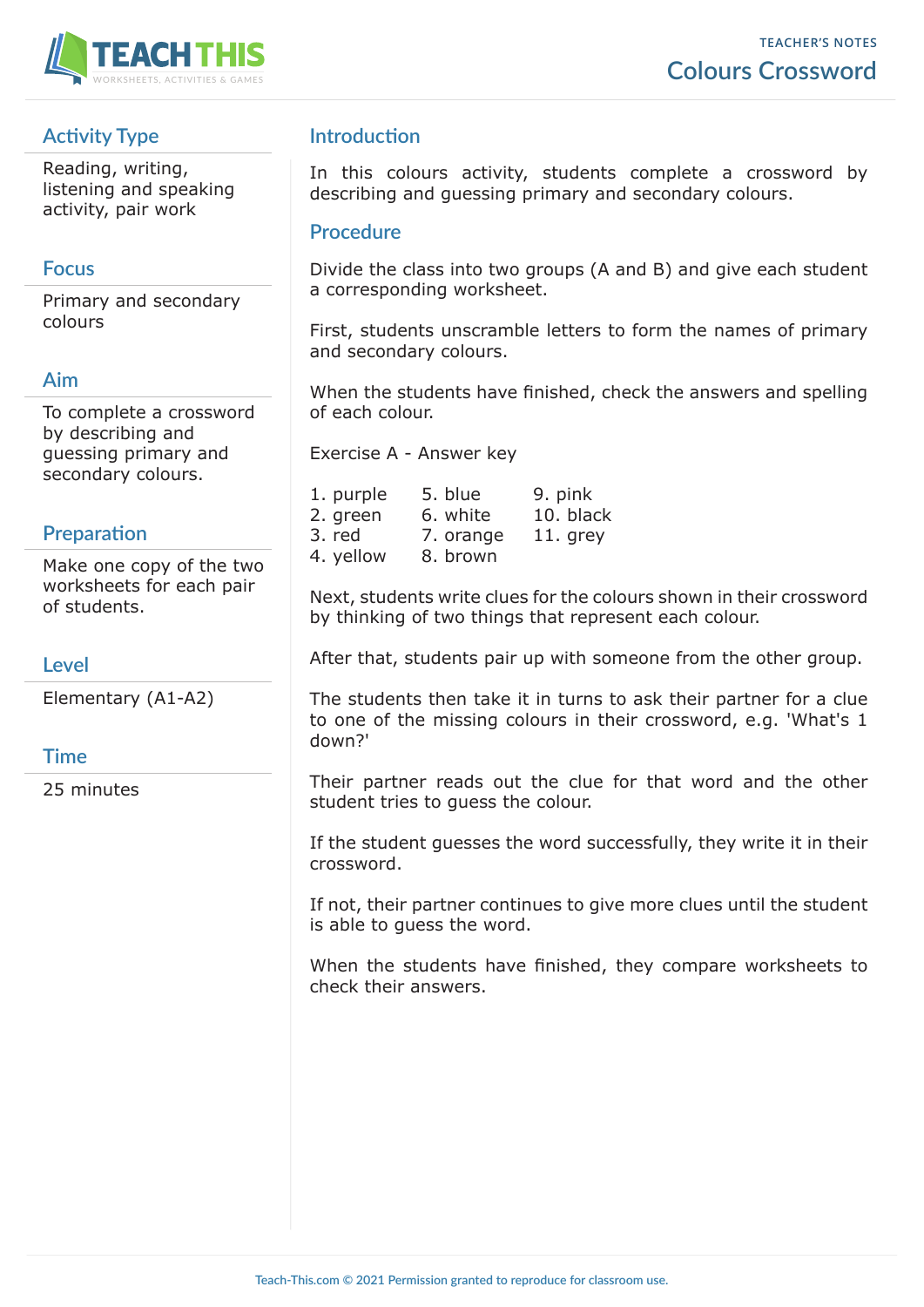

## **Student A**

#### **A. Put the letters in the correct order to reveal the names of 11 colours.**



#### **B. Create clues for the colours across by writing down two things that represent each colour.**

Clues across

**C. Now, take it in turns to ask your partner for clues to the missing colours in your crossword (e.g. What's 1 down?) and complete the crossword.**